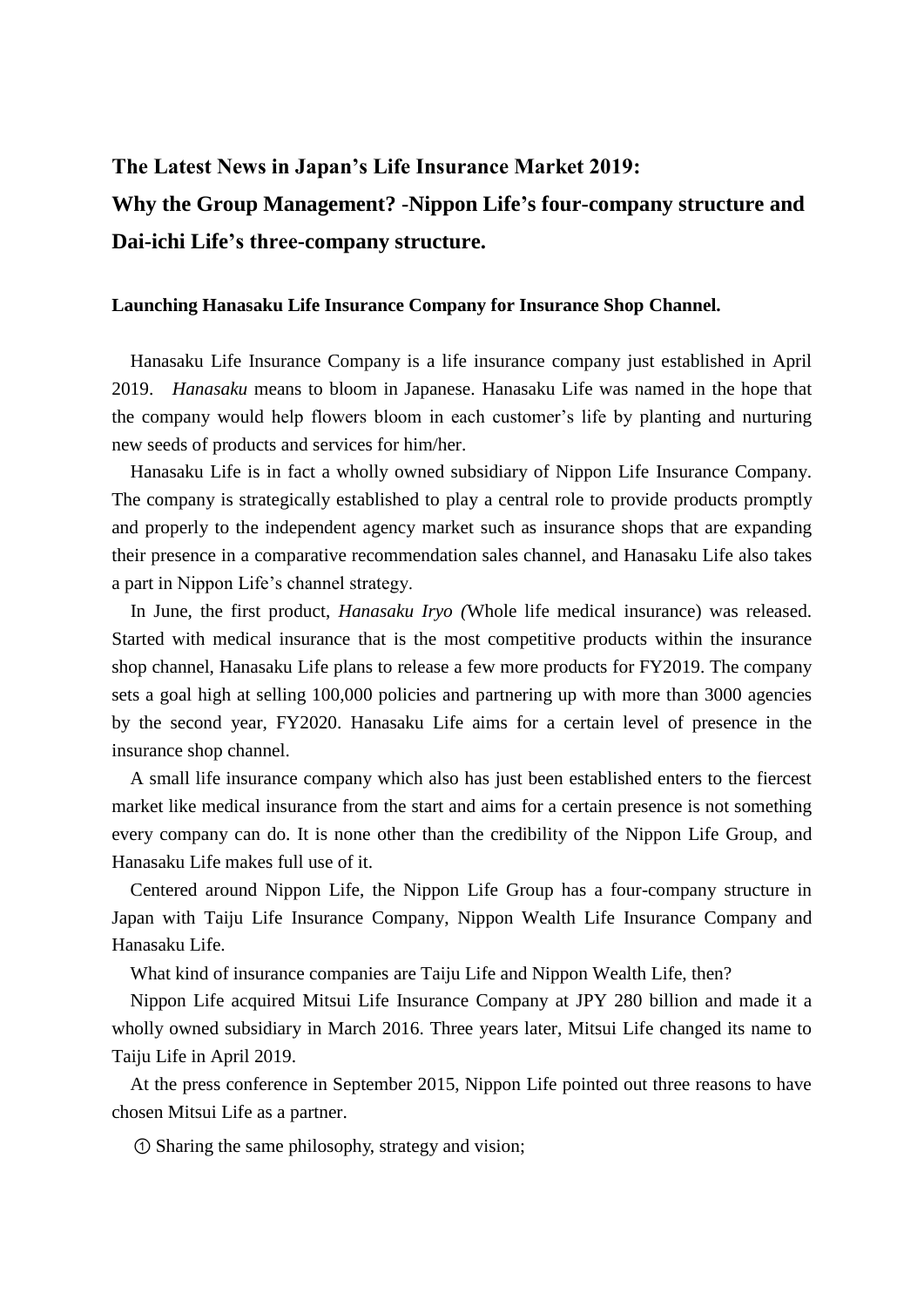② Mitsui brand having a strong domestic customer base; and

③ Flexible product supply infrastructure.

Nippon Life also emphasized the construction of a system of a strategic complementarity to increase profitability as a group and at the same time the establishment of a solid No. 1 presence in Japan.

To answer the concerns that since the both companies have the same face-to face-business model of sales agents, both Nippon Life's and Mitsui Life's agents might have undesirable encounters to become against each other toward the same client in the field, Nippon Life said "There are still many prospective customers out there Nippon Life cannot approach yet. We adopt indeed the same business model; however, our product line-ups have different characteristics. Nippon Life's main products are characterized by protection-type while Mitsui Life specializes in non-dividend and foreign currency denominated products. In the sense that each customer has different needs, it will be extremely rare cases that such undesired encounters happen between our agents."

On the other hand, Nippon Wealth Life's predecessor is MassMutual Life Insurance Company. In May 2018, Nippon Life acquired 85% of the issued and outstanding shares of MassMutual Life from US's MassMutual International LLC (MMI) at JPY 104 billion and made MassMutual Life a subsidiary.

This acquisition was aimed at raising the low bancassurance share of Nippon Life. Mass Mutual Life has expanded into a bancassurance channel in Japan since 2004, targeting the wealthy class and has improved its performance through major securities firms and megabanks as its main channel. The company changes its name from MassMutual to Nippon Wealth on January 1, 2019.

As to the transaction of mutual supply of products, the product supply between Nippon Life and Taiju Life is as follows.

January 2017: *Nissay<sup>1</sup> Teizou Teikihoken* (Increasing term life insurance), provided by Nippon Life to Taiju Life

October 2017: *Dream Road*, a foreign currency denominated single premium endowed life insurance, provided by Taiju Life to Nippon Life

July 2018: *Nissay Gakushihoken* (Educational endowment insurance), provided by Nippon Life to Taiju Life

The business results exceeded the sales target plan because the agents of each company sold the products.

Moreover, Nippon Life's wholesalers have started sales support services for the *Nenkin* 

-

<sup>&</sup>lt;sup>1</sup> Nippon Life Insurance Company is also known as Nissay.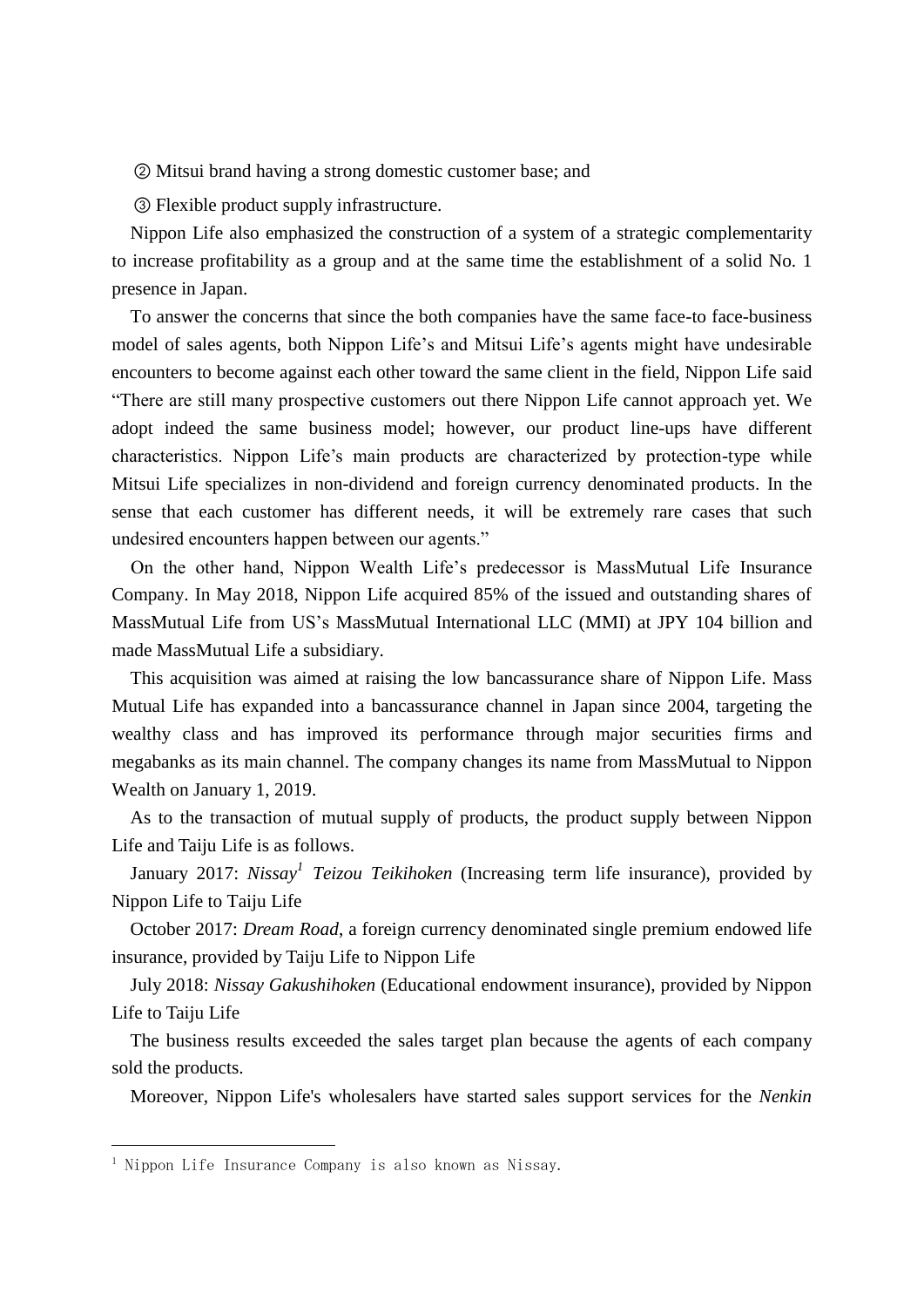(Annuity) *Shinjidai* (New age), released by Nippon Wealth Life in April 2019. Nippon Wealth Life also committed to the sales through not only major securities firms and megabanks but also regional financial institutions including local banks, credit unions, etc.

So what are the results?

According to the financial results for FY2018, the insurance premium income of the group increased by 11.9% from the previous year to JPY 6069.2 billion, which is a double-digit growth. For these successes, the Nippon Life Group gives credit to the strong sales of bancassurance, the group-wide effort to the insurance sales through the mutual supply of the products, and the reflection of Nippon Wealth Life's financial result to the consolidated accounts.

## **Mutual supplies of products producing results**

There is Dai-ichi Life Insurance Company as a precedent case of group management in the domestic market.

Since FY2017, the company has launched a three-company structure in Japan and has developed the multi-brand/multi-channel strategy that includes mutual supply of products.

Each company's main channel(s) is(are) as follows.

Dai-ichi Life Insurance: Agents and Independent Agencies (Visiting type)

Dai-ichi Frontier Life Insurance: Bancassurance

Neo First Life Insurance: Insurance Shop and Bancassurance

In the implementation of the mutual supply of products, by selling products of Dai-ichi Frontier Life and Neo First Life through Daiichi Life's agent channel, Dai-ichi Life's annualized new business premiums increased by 10.6% (FY2018 financial results).

The positive effect was also evident in the business results of Dai-ichi Frontier Life. In the first half of FY2018, the premium and other income increased by 43% to JPY914.1 billion. The contributing factors of this are the increase in the number of regional banks handling Dai-ichi Frontier's products and the full-blown sales through the agent channel. The sales through the agent channel stood at JPY159.5 billion, accounting for 17% of JPY914.1 billion.

There are certain conditions apply to the agents to be able to handle Dai-ichi Frontier Life's products. Some of them include that the agents have to be at least on their second year working at Dai-ichi Life, have to take a certain level of internal education and training, and also pass the internal exam. In many cases, the agents utilize products from the First Frontier as additional proposals for inheritance tax measures and savings needs.

Furthermore, the premium and other income from the products of Dai-ichi Frontier Life and Neo First Life through the agent channel for the first half of FY2018 was JPY212.2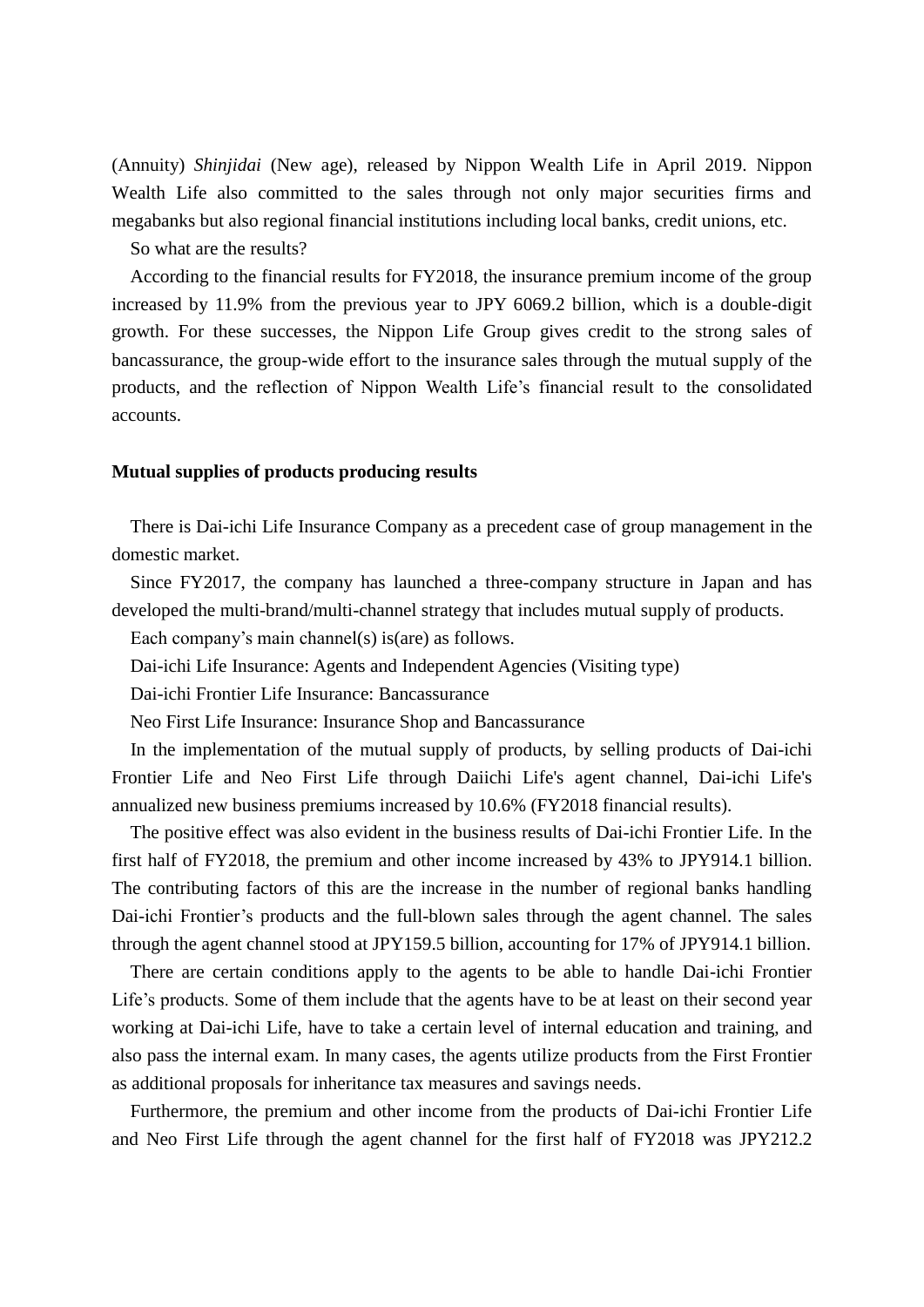billion. This is four times that of the same period of the previous year, which was JPY54.3 billion.

In addition, Neo First Life started to sell its products online in August this year. There have been an online premium estimation tool and online document request tool so far, and yet an online application tool was added to the functions.

Dai-ichi Life Group is confident as "While each of the three companies develops highly competitive products and the whole group makes endeavors to enhance and diversify sales channels, we provide products and services through the optimal channels that meet the customer needs."

## **Raising the level of management quality**

So far, we have looked at the group management of Nippon Life and Dai-ichi Life. Let's summarize its background and significance.

First of all, there are the changes on the consumer side. Consumer behaviors on purchasing insurance become diversified and consumers show active behavior toward the insurance purchase more than ever. Because of that, sales channels, through which consumers purchase insurance, take a shift from the ever-so-dominant traditional sales agents and expand to financial institutions, insurance shops, and the Internet.

Suppose that this trend further advances; the flexibility to respond to the need for diversified channels will be extremely important.

For example, it is typical that each company receives two or three approvals for the new products each year. Since the new products can be a big trigger for sales activities, if you have a couple of new products a year, with a simple calculation, you can create opportunities to visit customers every six months. It can be also said that if there is the total of six new products with the three group companies, the touchpoints with prospective customers and existing policyholders will be tripled.

In other words, rather than dealing with the market with a single insurance company, with a group consisted of multiple insurance companies has more capabilities to enhance a product lineups and services, leading to improve cross-supply functions of products.

There is another merit brought by the cross-supply functions within the group: deduction in the product development costs.

In addition, by adopting a multi-channel strategy to a group, it enables the group to access the market unique to each channel and to expand the market as a whole.

The business result of each channel has its own ups and downs by changes in economic and market environments; however, even if a bancassurance channel is sluggish, if an agent